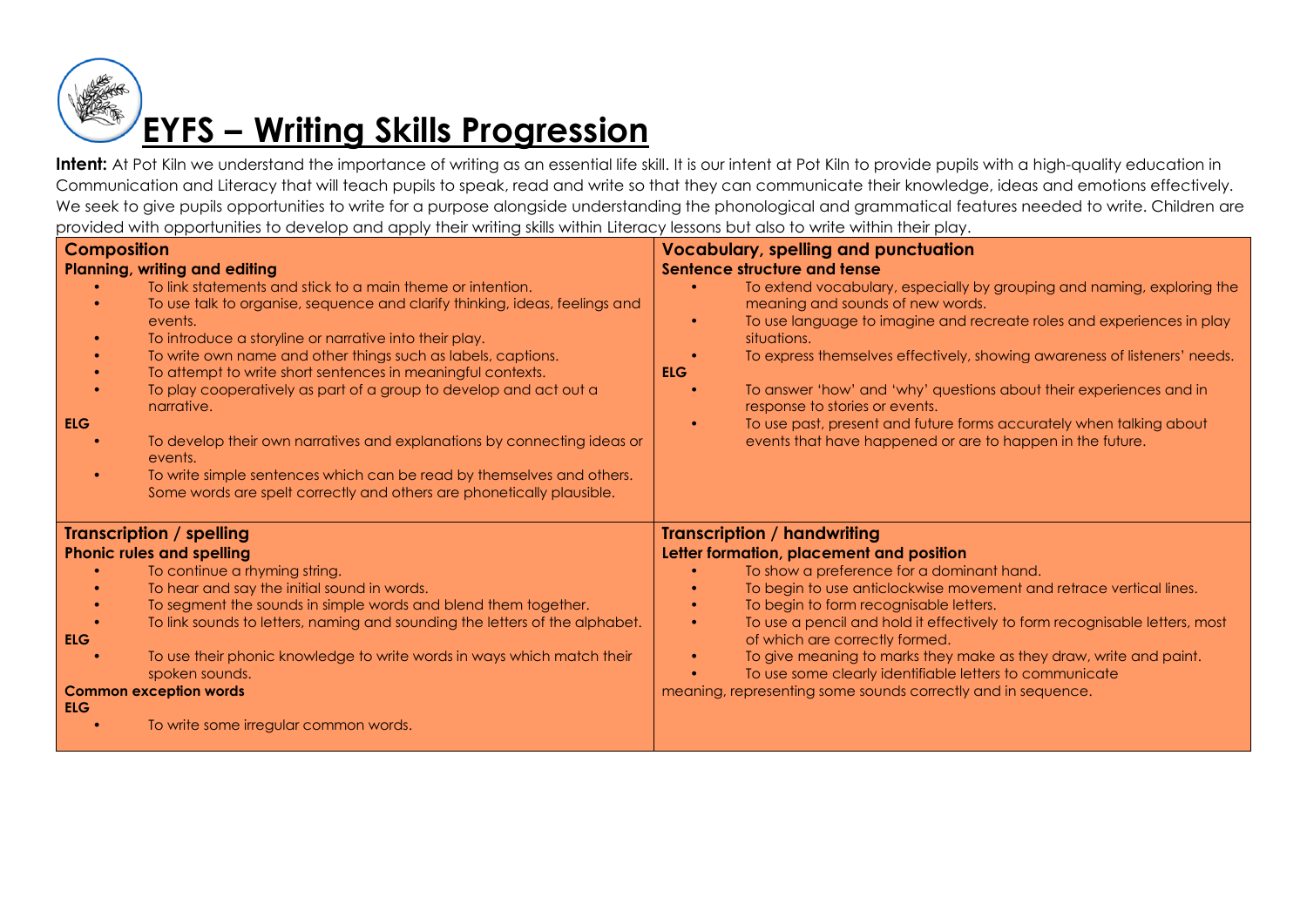

| <b>Composition</b><br>Sequences sentences to form short narratives.<br>Re-reads what they have written to check that it makes sense.<br>Says out loud what they are going to write about<br>Composes a sentence orally before writing it.<br>$\bullet$<br>Discusses what they have written with the teacher or other pupils.<br>$\bullet$<br>Reads aloud their writing clearly enough to be heard by their peers and the<br>teacher.                                                                                                                                                                                                                                                                                                                                                                                                                                                                                                                       | <b>Transcription / handwriting</b><br>Begins to form lower-case letters in the correct direction, starting and finishing in the<br>right place<br>Forms capital letters.<br>Form digits 0-9.<br>Sits correctly at a table, holding a pencil comfortably and correctly.<br>Understands which letters belong to which handwriting 'families' (i.e. letters<br>that are formed in similar ways) and practises these.                                                                                                                                                                                                                                                                                                                                                                                                                                                              |
|------------------------------------------------------------------------------------------------------------------------------------------------------------------------------------------------------------------------------------------------------------------------------------------------------------------------------------------------------------------------------------------------------------------------------------------------------------------------------------------------------------------------------------------------------------------------------------------------------------------------------------------------------------------------------------------------------------------------------------------------------------------------------------------------------------------------------------------------------------------------------------------------------------------------------------------------------------|--------------------------------------------------------------------------------------------------------------------------------------------------------------------------------------------------------------------------------------------------------------------------------------------------------------------------------------------------------------------------------------------------------------------------------------------------------------------------------------------------------------------------------------------------------------------------------------------------------------------------------------------------------------------------------------------------------------------------------------------------------------------------------------------------------------------------------------------------------------------------------|
| Transcription / spelling<br>Writes from memory simple sentences dictated by the teacher that include words<br>using the GPCs and common exception words taught so far.<br>Names the letters of the alphabet in order.<br>Spells words containing each of the 40+ phonemes already taught.<br>Spells the days of the week.<br>$\bullet$<br>Spells common exception words.<br>Uses letter names to distinguish between alternative spellings of the same<br>sound.<br>Understands that words are divided into 'beats' or syllables.<br>$\bullet$<br>Uses the spelling rule for adding -s or -es as the plural marker for nouns and<br>$\bullet$<br>the third person singular marker for verbs.<br>Distinguishes between homophones and near-homophones.<br>$\bullet$<br>Uses-ing, -ed, -er and -est where no change is needed in the spelling of root<br>$\bullet$<br>words (eg, helping, helped, helper, eating, quicker, quickest).<br>Uses the prefix un- | <b>Vocabulary, spelling and punctuation</b><br>Shows some awareness of capital letters, full stops, question marks and exclamation<br>marks to demarcate sentences.<br>Understands how words can combine to make sentences.<br>Separates words with spaces.<br>Joins words and clauses using 'and.'<br>Uses capital letters for names and for the personal pronoun 'l'.<br>Shows understanding of regular plural noun suffixes -s or -es (e.g. dog, dogs;<br>wish, wishes), including the effects of these suffixes on the meaning of the<br>noun.<br>Shows understanding of how the prefix un-changes the meaning of verbs<br>$\bullet$<br>and adjectives (negation, for example, unkind, or undoing: untie the boat)<br>Shows understanding of suffixes that can be added to verbs where no<br>change is needed in the spelling of root words (e.g. helping, helped, helper) |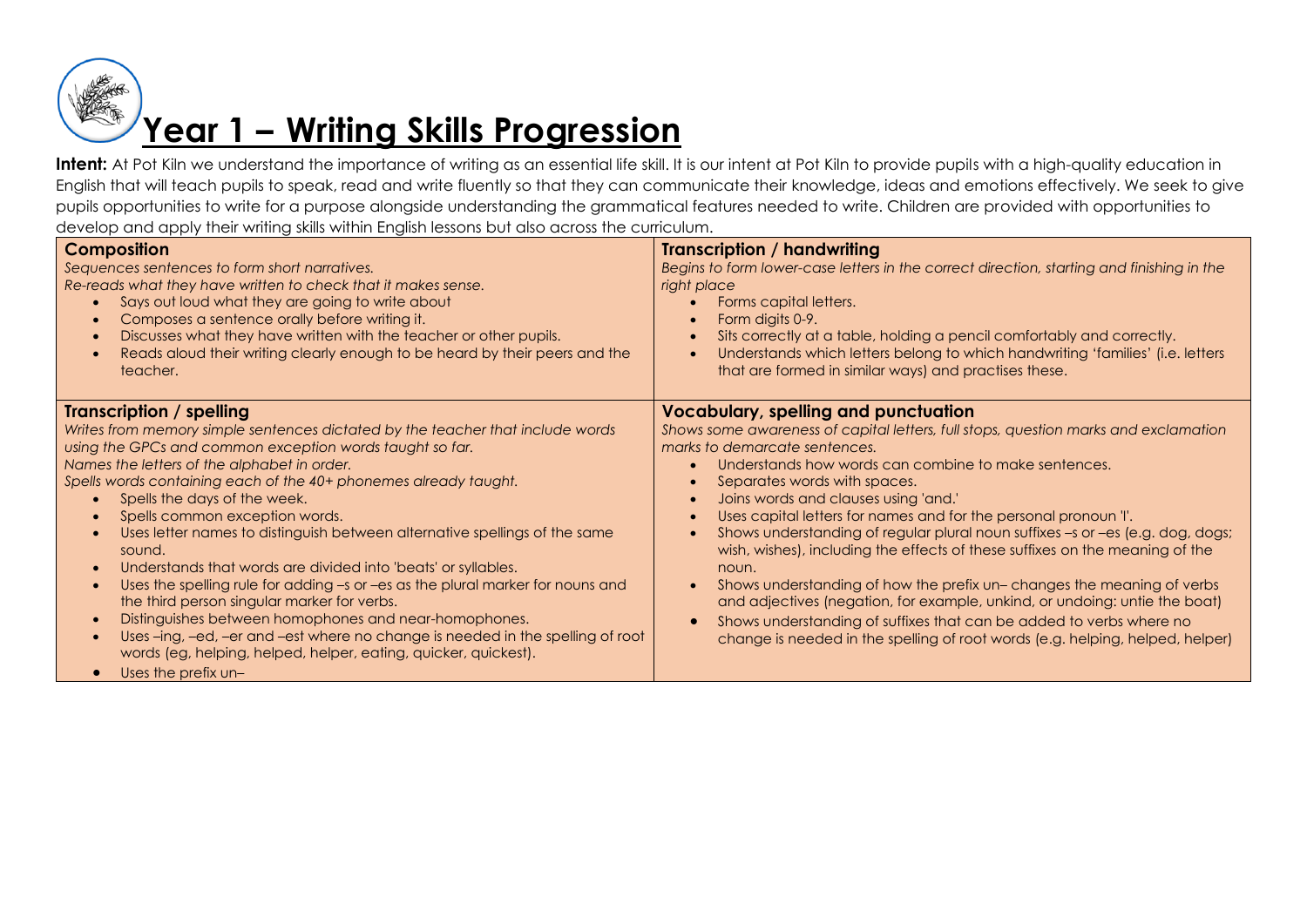

| o voide and apply more mining same minimi Engine rossonis doi aleo doi ossuno comodi                                                                                                                                                                                                                                                                                                                                                                                                                                                                                                                                                                                                                                                                                                                                                                     |                                                                                                                                                                                                                                                                                                                                                                                                                                                                                                                                                                                                                                                                                                                                                                                                                                                                                                                                                                                                                                                                                                                                                                              |
|----------------------------------------------------------------------------------------------------------------------------------------------------------------------------------------------------------------------------------------------------------------------------------------------------------------------------------------------------------------------------------------------------------------------------------------------------------------------------------------------------------------------------------------------------------------------------------------------------------------------------------------------------------------------------------------------------------------------------------------------------------------------------------------------------------------------------------------------------------|------------------------------------------------------------------------------------------------------------------------------------------------------------------------------------------------------------------------------------------------------------------------------------------------------------------------------------------------------------------------------------------------------------------------------------------------------------------------------------------------------------------------------------------------------------------------------------------------------------------------------------------------------------------------------------------------------------------------------------------------------------------------------------------------------------------------------------------------------------------------------------------------------------------------------------------------------------------------------------------------------------------------------------------------------------------------------------------------------------------------------------------------------------------------------|
| <b>Composition</b><br>Plans or says out loud what they are going to write about.<br>Develops positive attitudes towards, and stamina for, writing, by writing for different<br>purposes.<br>Proof-reads to check for errors in spelling, grammar and punctuation.<br>Encapsulates what they want to say, sentence by sentence.<br>Encapsulates what they want to say, sentence by sentence.<br>Writes down ideas and/or key words, including new vocabulary.<br>Makes simple additions, revisions and corrections to their own writing by<br>$\bullet$<br>evaluating their writing with the teacher and other pupils.                                                                                                                                                                                                                                    | <b>Transcription / handwriting</b><br>Writes capital letters and digits of the correct size, orientation and relationship to one<br>another and to lower-case letters.<br>Uses spacing between words that reflects the size of the letters.<br>Forms lower-case letters of the correct size relative to one another<br>Starts using some of the diagonal and horizontal strokes needed to join letters<br>and understands which letters, when adjacent to one another, are best left<br>un-joined                                                                                                                                                                                                                                                                                                                                                                                                                                                                                                                                                                                                                                                                            |
| Re-reads to check that their writing makes sense and that verbs to indicate<br>$\bullet$<br>time are used correctly and consistently, including verbs in the continuous<br>form<br>Reads aloud what they have written with appropriate intonation to make the<br>$\bullet$<br>meaning clear                                                                                                                                                                                                                                                                                                                                                                                                                                                                                                                                                              | <b>Vocabulary, spelling and punctuation</b><br>Correct choice and consistent use of present tense and past tense throughout<br>writing.                                                                                                                                                                                                                                                                                                                                                                                                                                                                                                                                                                                                                                                                                                                                                                                                                                                                                                                                                                                                                                      |
| <b>Transcription / spelling</b><br>Spells by segmenting spoken words into phonemes and representing these by<br>graphemes, spelling many correctly.<br>Learns new ways of spelling phonemes for which 1 or more spellings are already<br>known, and learn some words with each spelling, including a few common<br>homophones.<br>Learns to spell common exception words.<br>$\bullet$<br>Writes from memory simple sentences dictated by the teacher that include<br>words using the GPCs, common exception words and punctuation taught so<br>far.<br>Learns to spell more words with contracted forms.<br>$\bullet$<br>Spells by learning the possessive apostrophe (singular).<br>$\bullet$<br>Adds suffixes to spell longer words including -ment, -ness, -ful, -less, -ly<br>Applies spelling rules and guidance, as listed in English Appendix 1. | Accurate use of capital letters, full stops, question marks and exclamation marks to<br>demarcate sentences<br>Some use of the suffixes -er, -est in adjectives.<br>Uses suffix -ly to turn adjectives into adverbs.<br>Uses subordination (using when, if, that, because) and co-ordination (using or, and,<br>but).<br>Uses commas to separate items in a list.<br>Uses the progressive form of verbs in the present and past tense to mark<br>actions in progress (e.g. she is drumming, he was shouting)<br>Shows understanding of formation of nouns, using suffixes such as -ness, -er<br>and by compounding (e.g. whiteboard, superman).<br>Shows understanding of formation of adjectives using suffixes such as -ful, -<br>less.<br>Uses expanded noun phrases for description and specification (e.g. the blue<br>butterfly, plain flour, the man in the moon).<br>Shows understanding of the grammatical patterns in a sentence, indicating<br>its function as a statement, question, exclamation or command.<br>Uses apostrophes to mark where letters are missing in spelling.<br>Uses apostrophes to mark singular possession in nouns (e.g. the girl's name). |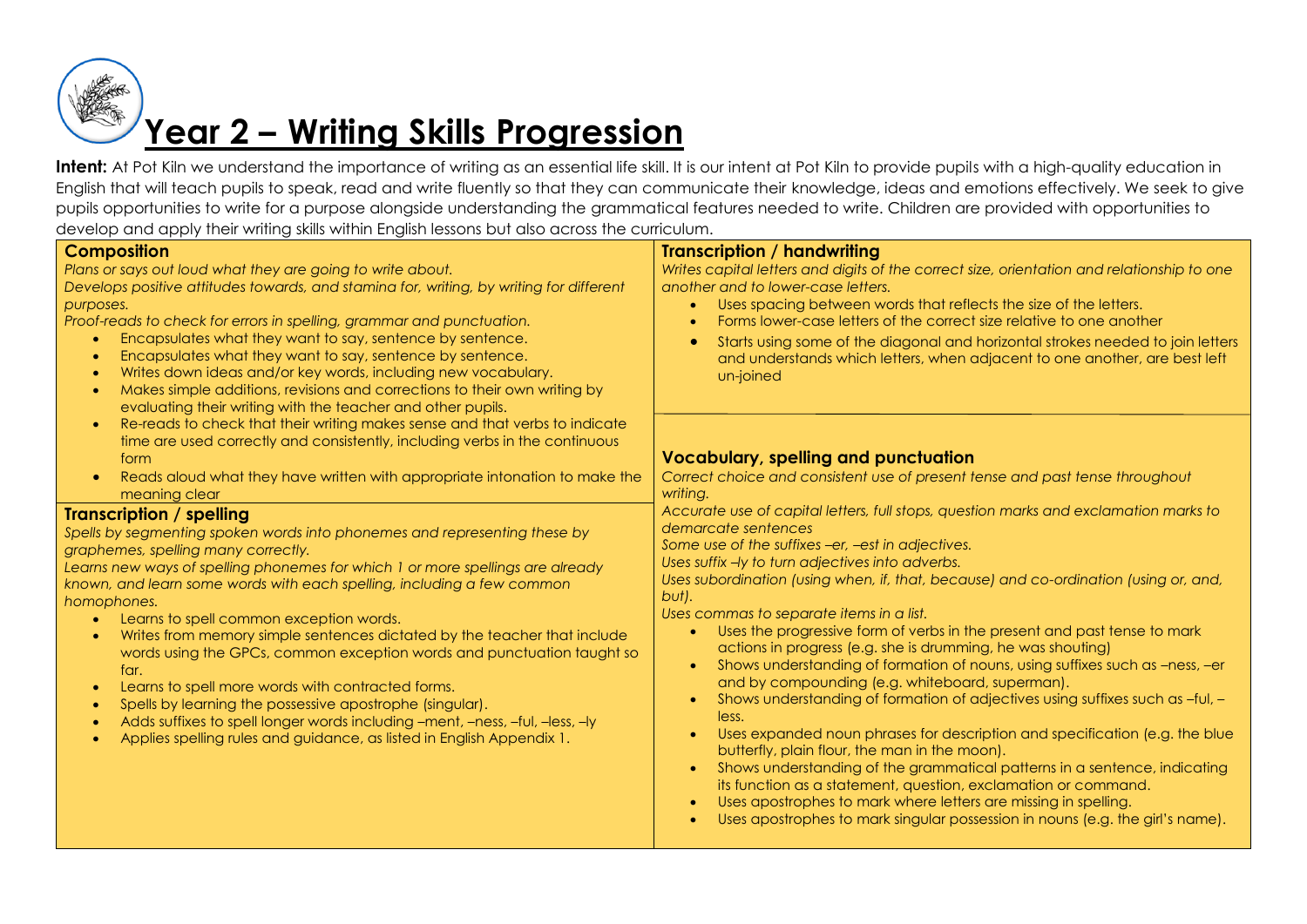

| <b>Composition</b><br>Makes some attempt to define paragraphs by organising ideas with related points<br>placed next to each other - e.g. one sentence paragraphs or ideas loosely<br>organised.<br>In non-narrative material uses simple organisational devices $-$ e.g. headings and sub<br>headings<br>Proof reads for spelling and punctuation errors.<br>Discuss writing similar to that which they are planning to write and<br>$\bullet$<br>understands and learns from its structure, vocabulary and grammar.<br>Discusses and records ideas<br>$\bullet$<br>Composes and rehearses sentences orally (including dialogue) progressively<br>$\bullet$<br>building a varied and rich vocabulary and an increasing range of sentence<br>structure.<br>In narrative creates settings, characters and plot, with some attempt to<br>$\bullet$<br>elaborate on basic information or events - eg nouns expanded by simple<br>adjectives etc.<br>Assesses the effectiveness of their own and others' writing and suggests<br>$\bullet$<br>improvements.<br>Proposes changes to grammar and vocabulary to improve consistency,<br>$\bullet$<br>including the accurate use of pronouns in sentences.<br>Reads aloud their own writing, to a group or the whole class using<br>$\bullet$<br>appropriate intonation and controls the tone of voice so that the meaning is<br>made clear. | <b>Vocabulary, spelling and punctuation</b><br>Limited use of inverted commas to punctuate direct speech<br>Attempts to use paragraphs as a way to group related materials.<br>Makes some use of the present perfect form of verbs instead of the simple past - e.g.<br>"He has gone out to play". In contrast with "He went out to play".<br>Express time, place and cause using conjunctions. E.g. when, before, after, while,<br>because. KPI<br>Uses the forms "a" or "an" according to whether the next word begins with a<br>consonant or vowel. E.g. a rock, an open box.<br>Shows and awareness of headings and sub headings to aid presentation.<br>Expresses time, place and cause using adverbs. E.g. then, next, soon,<br>therefore.<br>Expresses time, place and cause using prepositions e.g. during, after, in,<br>because of.<br>Shows understanding of the formation of nouns, using a range of prefixes e.g.<br>$\bullet$<br>super, anti, auto.<br>Shows knowledge of word families based on common words, showing how<br>words are related in form and meaning, e.g. solve, solution, solver, dissolve,<br>insoluble. |
|--------------------------------------------------------------------------------------------------------------------------------------------------------------------------------------------------------------------------------------------------------------------------------------------------------------------------------------------------------------------------------------------------------------------------------------------------------------------------------------------------------------------------------------------------------------------------------------------------------------------------------------------------------------------------------------------------------------------------------------------------------------------------------------------------------------------------------------------------------------------------------------------------------------------------------------------------------------------------------------------------------------------------------------------------------------------------------------------------------------------------------------------------------------------------------------------------------------------------------------------------------------------------------------------------------------------------------------------------------------------------------------|------------------------------------------------------------------------------------------------------------------------------------------------------------------------------------------------------------------------------------------------------------------------------------------------------------------------------------------------------------------------------------------------------------------------------------------------------------------------------------------------------------------------------------------------------------------------------------------------------------------------------------------------------------------------------------------------------------------------------------------------------------------------------------------------------------------------------------------------------------------------------------------------------------------------------------------------------------------------------------------------------------------------------------------------------------------------------------------------------------------------------------------|
| <b>Transcription / spelling</b><br>Uses prefixes and suffixes to understand how to add them (app 1)<br>Spells further homophones.<br>Identifies commonly misspelt words and attempts to correct them. (App1)<br>Understands how to place the apostrophe in words with regular plurals e.g.<br>girls' boys'.<br>Uses the first two or three letters in a word to check its spelling in a dictionary.<br>$\bullet$<br>Writes from memory simple sentences, dictated from the teacher, that<br>$\bullet$<br>include words and punctuation taught so far.                                                                                                                                                                                                                                                                                                                                                                                                                                                                                                                                                                                                                                                                                                                                                                                                                                | <b>Transcription / handwriting</b><br>Uses diagonal and horizontal strokes that are needed to join letters and<br>understands which letters, when adjacent to one another are best left un-<br>joined.<br>Increases the legibility, consistency and quality of their handwriting eg by<br>$\bullet$<br>ensuring that the downward letters are parallel and equidistant.<br>Increases the legibility, consistency, and quality of their handwriting - eg by<br>$\bullet$<br>ensuring that lines of writing are spaced sufficiently so that ascenders and<br>descenders of letters do not touch.                                                                                                                                                                                                                                                                                                                                                                                                                                                                                                                                           |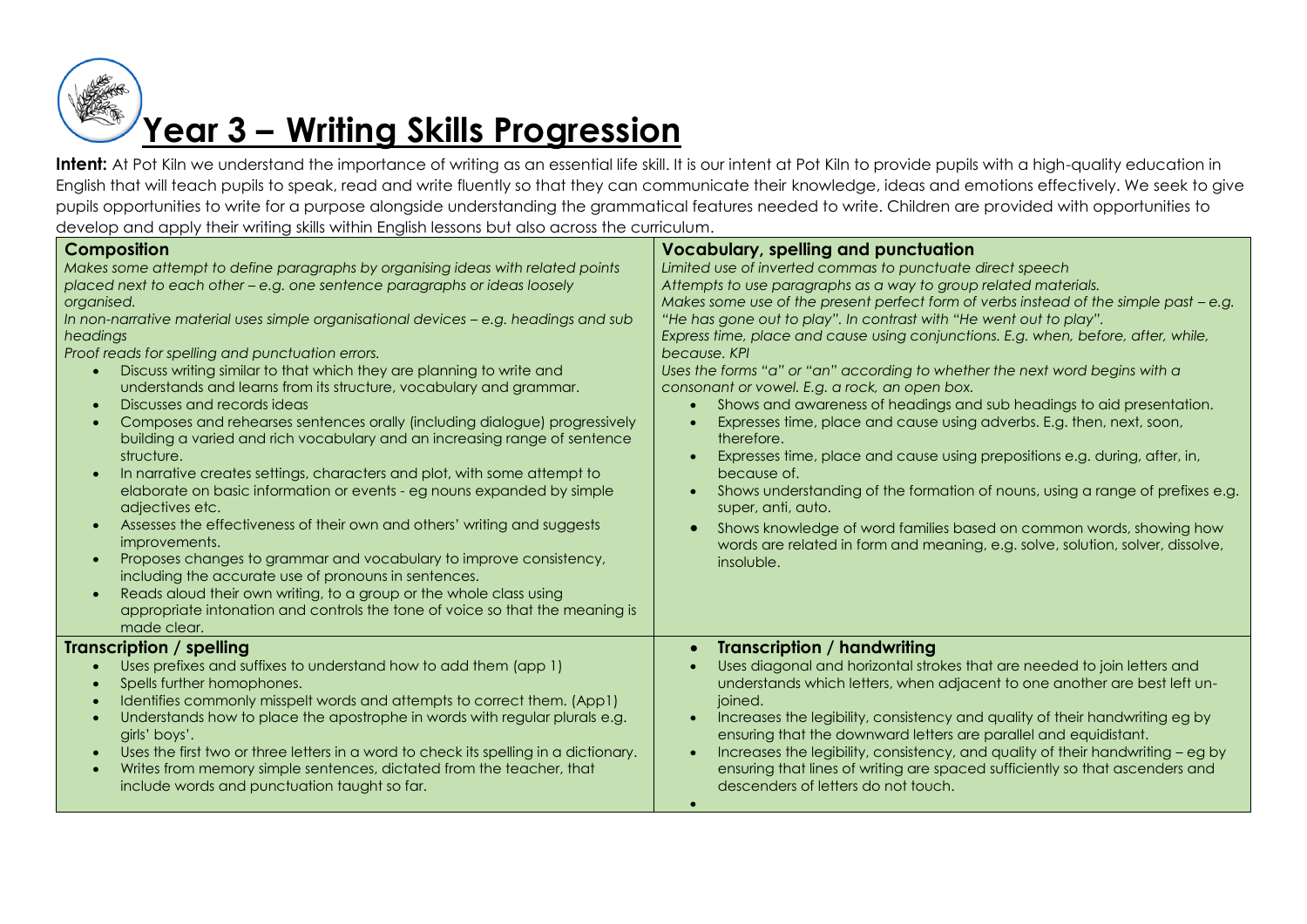

| <b>Composition</b><br>Organises paragraphs around a theme: paragraphs/sections help to organise<br>content.<br>In narratives creates settings, characters and plot, with some ideas and material<br>developed in detail (e.g. descriptions elaborated by adverbial and expanded noun<br>phrases).<br>Proof-reads for errors in spelling and punctuation.<br>Discusses writing similar to that which they are planning to write and<br>understands and learns from its structure, vocabulary and grammar.<br>Discusses and records ideas.<br>$\bullet$<br>Composes and rehearses sentences orally (including dialogue), progressively<br>$\bullet$<br>building a varied and rich vocabulary, and an increasing range of sentence<br>structures.<br>Assesses the effectiveness of their own and others' writing and suggests<br>$\bullet$<br>improvements.<br>Proposes changes to grammar and vocabulary to improve consistency,<br>$\bullet$<br>including the accurate use of pronouns in sentences.<br>Proof-reads for errors in spelling and punctuation.<br>$\bullet$<br>Reads aloud their own writing, to a group or the whole class, using<br>$\bullet$<br>appropriate intonation and controls the tone and volume, so that the<br>meaning is clear. | <b>Vocabulary, spelling and punctuation</b><br>Uses inverted commas and other punctuation to indicate direct speech (e.g. a<br>comma after the reporting clause; end punctuation within inverted commas: The<br>conductor shouted, "Sit down!").<br>Uses paragraphs to organise ideas around a theme.<br>Makes appropriate choice of pronoun or noun within and across sentences to aid<br>cohesion and avoid repetition.<br>Uses fronted adverbials (e.g. 'Later that day, I heard the bad news')<br>Most of the time uses appropriate standard English forms for verb inflections instead of<br>local spoken forms (e.g. 'we were' instead of 'we was', or 'I did' instead of 'I done').<br>Uses expanded noun phrases, by adding modifying adjectives, nouns and<br>preposition phrases (e.g. the teacher expanded to: the strict maths teacher<br>with curly hair).<br>Understands the grammatical difference between plural and possessive -s<br>Uses commas after fronted adverbials<br>Some correct use of apostrophes to mark plural possession (e.g. the girl's<br>name, the girls' names). |
|----------------------------------------------------------------------------------------------------------------------------------------------------------------------------------------------------------------------------------------------------------------------------------------------------------------------------------------------------------------------------------------------------------------------------------------------------------------------------------------------------------------------------------------------------------------------------------------------------------------------------------------------------------------------------------------------------------------------------------------------------------------------------------------------------------------------------------------------------------------------------------------------------------------------------------------------------------------------------------------------------------------------------------------------------------------------------------------------------------------------------------------------------------------------------------------------------------------------------------------------------------|------------------------------------------------------------------------------------------------------------------------------------------------------------------------------------------------------------------------------------------------------------------------------------------------------------------------------------------------------------------------------------------------------------------------------------------------------------------------------------------------------------------------------------------------------------------------------------------------------------------------------------------------------------------------------------------------------------------------------------------------------------------------------------------------------------------------------------------------------------------------------------------------------------------------------------------------------------------------------------------------------------------------------------------------------------------------------------------------------|
| Transcription / spelling<br>Writes from memory simple sentences, dictated by the teacher, that include words<br>and punctuation taught so far.<br>Uses further prefixes and suffixes and understands how to add them<br>$\bullet$<br>(Appendix 1)<br>Spells further homophones.<br>$\bullet$<br>Identifies commonly misspelt words and corrects them. (See Appendix 1)<br>$\bullet$<br>Understands how to place the apostrophe in words with regular plurals (e.g.<br>$\bullet$<br>girls', boys') and in words with irregular plurals (e.g. children's).<br>Use the first two or three letters of a word to check its spelling in a dictionary.<br>$\bullet$                                                                                                                                                                                                                                                                                                                                                                                                                                                                                                                                                                                             | <b>Transcription / handwriting</b><br>Uses the diagonal and horizontal strokes that are needed to join letters and<br>understands which letters, when adjacent to one another, are best left un-<br>joined.<br>Increases the legibility, consistency and quality of their handwriting, e.g. by<br>ensuring that the down strokes of letters are parallel and equidistant.<br>Increases the legibility, consistency and quality of their handwriting, e.g. by<br>ensuring that lines of writing are spaced sufficiently so that the ascenders and<br>descenders of letters do not touch.                                                                                                                                                                                                                                                                                                                                                                                                                                                                                                              |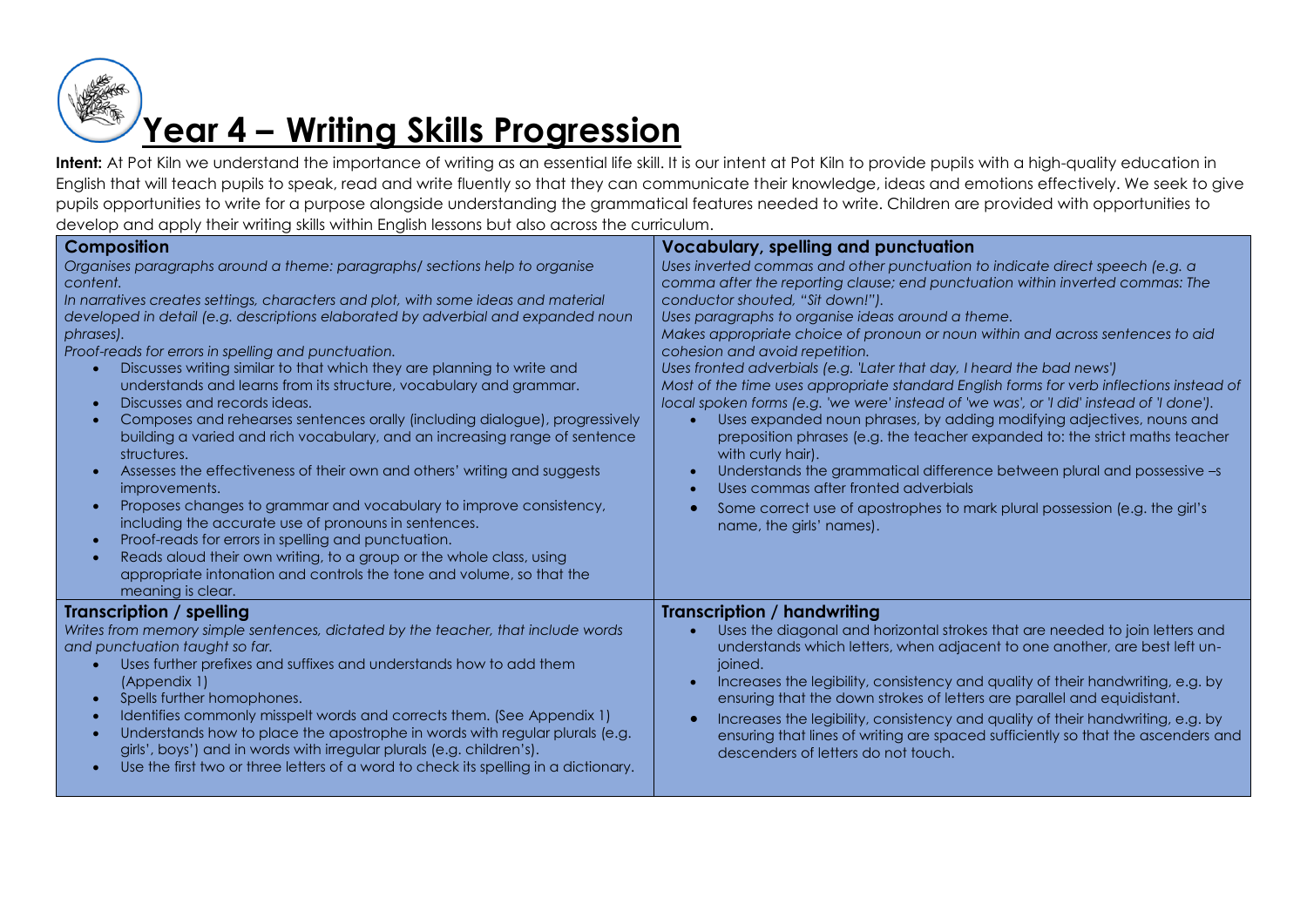

| <b>Composition</b><br>Identifies the audience for and purpose of the writing. Selects the appropriate form<br>and uses other similar writing as a model for their own writing.<br>In narratives, describes settings, characters and atmosphere and integrates dialogue<br>to convey character and advance the action.<br>Uses further organisational and presentational devices to structure text and to guide<br>the reader (e.g. headings, bullet points, underlining).<br>Ensures the consistent and correct use of tense throughout a piece of writing.<br>Proof-reads for errors in spelling and punctuation.<br>Makes notes and develops initial ideas, drawing on reading and research<br>$\bullet$<br>where necessary.<br>When developing characters and settings for a narrative, the pupil considers<br>$\bullet$<br>what has been learned from their experience of reading, listening to and<br>watching the work of real authors.<br>Selects appropriate grammar and vocabulary, understanding how such<br>$\bullet$<br>choices can change and enhance meaning. A reasonably wide vocabulary<br>is often chosen for effect.<br>Attempts to précis longer passages. | <b>Vocabulary, spelling and punctuation</b><br>Uses commas to clarify meaning or avoid ambiguity.<br>Uses a range of devices to build cohesion within a paragraph (e.g. then, after that,<br>this, firstly).<br>Indicates degrees of possibility using adverbs (e.g. perhaps, surely) or modal verbs<br>(e.g. might, should, will, must).<br>Understands how to convert nouns or adjectives into verbs using suffixes (e.g. -ate; -<br>$ise; -ify$ .<br>Uses brackets, dashes or commas to indicate parenthesis.<br>Uses a range of linking ideas across paragraphs: adverbials of time (e.g.<br>later), place (e.g. nearby) and number (e.g. secondly) or tense choices (e.g.<br>he had seen her before).<br>Uses relative clauses beginning with who, which, where, when, whose, that,<br>or an omitted relative pronoun.<br>Knowledge of verb prefixes (e.g. dis-, de-, mis-, over- and re-). |
|--------------------------------------------------------------------------------------------------------------------------------------------------------------------------------------------------------------------------------------------------------------------------------------------------------------------------------------------------------------------------------------------------------------------------------------------------------------------------------------------------------------------------------------------------------------------------------------------------------------------------------------------------------------------------------------------------------------------------------------------------------------------------------------------------------------------------------------------------------------------------------------------------------------------------------------------------------------------------------------------------------------------------------------------------------------------------------------------------------------------------------------------------------------------------------|--------------------------------------------------------------------------------------------------------------------------------------------------------------------------------------------------------------------------------------------------------------------------------------------------------------------------------------------------------------------------------------------------------------------------------------------------------------------------------------------------------------------------------------------------------------------------------------------------------------------------------------------------------------------------------------------------------------------------------------------------------------------------------------------------------------------------------------------------------------------------------------------------|
| Uses a wide range of devices to build cohesion within and across<br>paragraphs.<br>Assesses the effectiveness of their own, and others' writing.<br>$\bullet$<br>Proposes changes to vocabulary, grammar and punctuation to enhance<br>$\bullet$<br>effects and clarify meaning.<br>Ensures correct subject and verb agreement when using singular and plural,<br>$\bullet$<br>distinguishing between the language of speech and writing, and choosing<br>the appropriate register.                                                                                                                                                                                                                                                                                                                                                                                                                                                                                                                                                                                                                                                                                            | Transcription / spelling<br>Uses further prefixes and suffixes and understands the guidelines for adding<br>them.<br>Spells some words with 'silent' letters, e.g. knight, psalm, solemn.<br>Continues to distinguish between homophones and other words which are<br>often confused.<br>Uses knowledge of morphology and etymology in spelling and understands<br>that the spellings of some words need to be learnt specifically, as listed in                                                                                                                                                                                                                                                                                                                                                                                                                                                 |
| Transcription / handwriting<br>Writes legibly, fluently and with increasing speed by choosing which shape of<br>$\bullet$<br>a letter to use when given choices.<br>Decides, as part of their personal style, whether or not to join specific letters.<br>$\bullet$<br>Is clear about what standard of handwriting is appropriate for a particular<br>$\bullet$<br>task (e.g. quick notes or a final handwritten version).<br>Chooses the writing implement that is best suited for a task (e.g. quick notes,<br>letters).                                                                                                                                                                                                                                                                                                                                                                                                                                                                                                                                                                                                                                                     | Appendix 1.<br>Uses dictionaries to check the spelling and meaning of words.<br>$\bullet$<br>Uses the first three or four letters of a word to check spelling, meaning or both<br>of these in a dictionary.<br>Uses a thesaurus.                                                                                                                                                                                                                                                                                                                                                                                                                                                                                                                                                                                                                                                                 |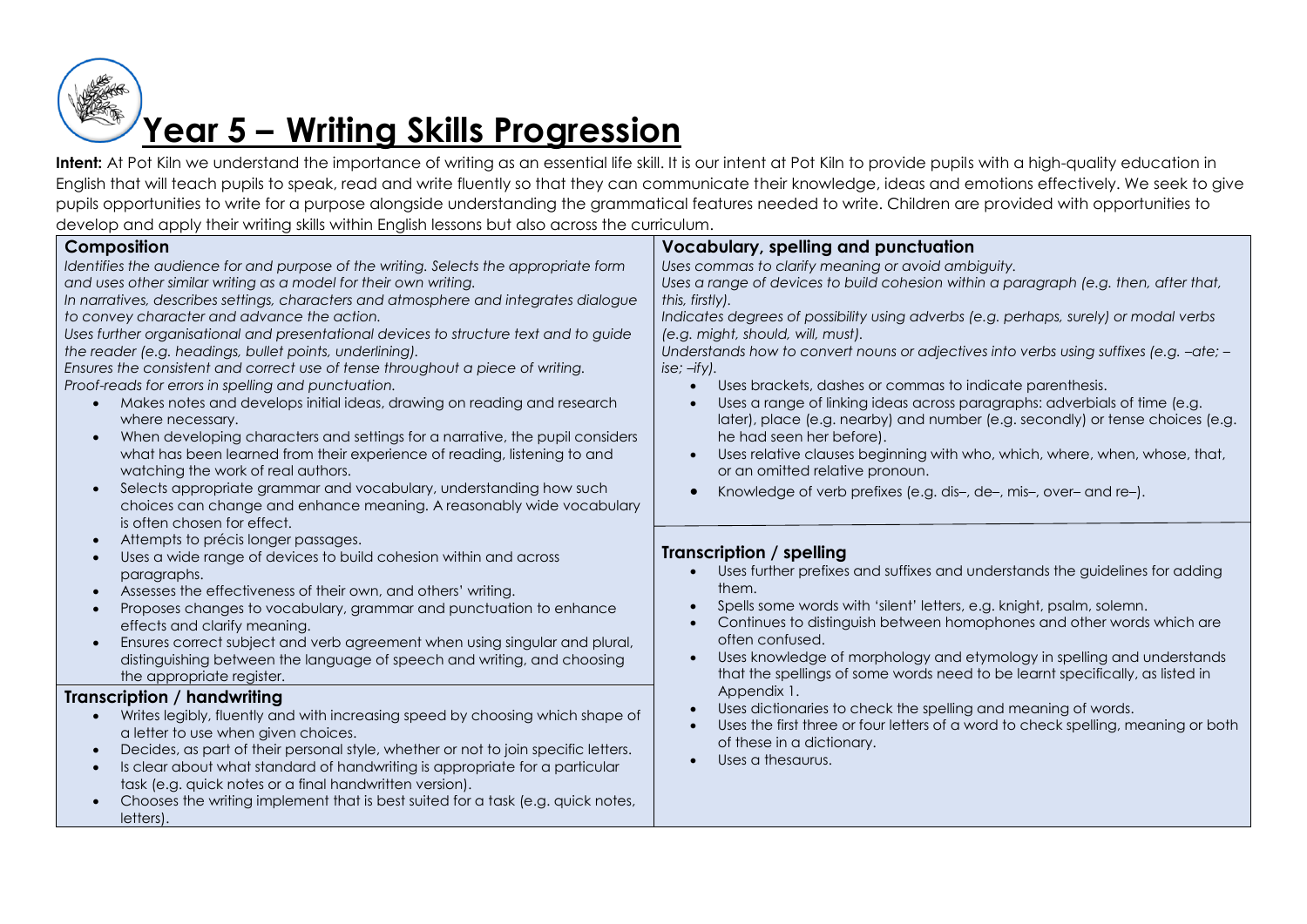## **Year 6 – Writing Skills Progression**

| Composition<br>Identifies the audience for and purpose of the writing, selecting the appropriate form<br>and using other similar writing as models for their own<br>In narratives, uses imaginative description of settings, convincing characterisation                                                                                                                                                                                                                                                                                                                                                                                                                                                                                                                                                                                                                                                                                                                                                                                                                                                                                                                                                       | <b>Vocabulary, spelling and punctuation</b><br>Uses the colon to introduce a list and uses semi-colons within lists.<br>Punctuates bullet points when listing information.<br>Use of layout devices (e.g. headings, sub-headings, columns, bullets, or tables, to                                                                                                                                                                                                                                                                                                                                                                                                                                                                                                                                                                                                                                                                                                                                                                                                                                                |
|----------------------------------------------------------------------------------------------------------------------------------------------------------------------------------------------------------------------------------------------------------------------------------------------------------------------------------------------------------------------------------------------------------------------------------------------------------------------------------------------------------------------------------------------------------------------------------------------------------------------------------------------------------------------------------------------------------------------------------------------------------------------------------------------------------------------------------------------------------------------------------------------------------------------------------------------------------------------------------------------------------------------------------------------------------------------------------------------------------------------------------------------------------------------------------------------------------------|------------------------------------------------------------------------------------------------------------------------------------------------------------------------------------------------------------------------------------------------------------------------------------------------------------------------------------------------------------------------------------------------------------------------------------------------------------------------------------------------------------------------------------------------------------------------------------------------------------------------------------------------------------------------------------------------------------------------------------------------------------------------------------------------------------------------------------------------------------------------------------------------------------------------------------------------------------------------------------------------------------------------------------------------------------------------------------------------------------------|
| and a range of stylistic devices to develop atmosphere.                                                                                                                                                                                                                                                                                                                                                                                                                                                                                                                                                                                                                                                                                                                                                                                                                                                                                                                                                                                                                                                                                                                                                        | structure text).                                                                                                                                                                                                                                                                                                                                                                                                                                                                                                                                                                                                                                                                                                                                                                                                                                                                                                                                                                                                                                                                                                 |
| Uses further organisational and presentational devices to structure text and to guide<br>the reader (e.g. headings, bullet points, underlining).<br>Ensures the consistent and correct use of tense throughout a piece of writing.<br>Proof-reads effectively for spelling and punctuation errors.<br>Makes notes and develops initial ideas, drawing on reading and research<br>where necessary<br>When developing characters and settings for a narrative, the pupil considers,<br>and makes use of, what has been learned from their experience of reading,<br>listening to and watching the work of real authors.<br>Selects appropriate grammar and vocabulary, understanding how such<br>$\bullet$<br>choices can change and enhance meaning. Uses an ambitious vocabulary,<br>generally appropriate to purpose and audience.<br>Integrates dialogue to convey character and advance the action.<br>Can shape and précis longer passages to adapt material appropriately for<br>$\bullet$<br>selected form.<br>Uses a wide range of devices to build cohesion within and across<br>$\bullet$<br>paragraphs.<br>Within paragraphs, cohesive devices contribute to emphasis and effect, (e.g.<br>$\bullet$ | Uses the passive voice to affect the presentation of information in a sentence (e.g. 'I<br>had broken the window in the greenhouse' versus 'The window in the greenhouse<br>had been broken').<br>Recognise and use the difference between vocabulary typical of informal speech<br>and vocabulary appropriate for formal speech and writing (e.g. find out/discover;<br>ask for/request; go in/enter).<br>Uses the colon to introduce a list and uses semi-colons within lists<br>Shows knowledge of how hyphens can be used to avoid ambiguity (e.g.<br>'man eating shark' versus 'man-eating shark', or 'recover' versus 're-cover').<br>Uses linking ideas across paragraphs using a wider range of cohesive<br>devices: repetition of a word or phrase, grammatical connections (e.g. the<br>use of adverbials such as : 'on the other hand', 'in contrast', or 'as a<br>consequence') and ellipsis.<br>Use a wide range of clause structures, varying their position within the<br>sentence.<br>Shows knowledge of how words are related by meaning as synonyms and<br>antonyms (e.g. big, large, little). |
| adverbials as sentence starters).<br>Assesses the effectiveness of their own and others' writing.<br>Proposes changes to vocabulary, grammar and punctuation to enhance<br>effects and clarify meaning.<br>Ensures correct subject and verb agreement when using singular and plural,<br>$\bullet$<br>distinguishing between the language of speech and writing, and choosing<br>the appropriate register                                                                                                                                                                                                                                                                                                                                                                                                                                                                                                                                                                                                                                                                                                                                                                                                      | Transcription / spelling<br>Uses dictionaries to check the spelling and meaning of words.<br>Uses further prefixes and suffixes and understands the guidelines for adding them.<br>Spells some words with 'silent' letters, e.g. knight, psalm, solemn.<br>Continues to distinguish between homophones and other words which are often<br>confused.                                                                                                                                                                                                                                                                                                                                                                                                                                                                                                                                                                                                                                                                                                                                                              |
| <b>Transcription / handwriting</b>                                                                                                                                                                                                                                                                                                                                                                                                                                                                                                                                                                                                                                                                                                                                                                                                                                                                                                                                                                                                                                                                                                                                                                             | Uses knowledge of morphology and etymology in spelling and understands that the                                                                                                                                                                                                                                                                                                                                                                                                                                                                                                                                                                                                                                                                                                                                                                                                                                                                                                                                                                                                                                  |
| Writes legibly, fluently and with increasing speed by choosing which shape of<br>a letter to use when given choices.<br>Decides, as part of their personal style, whether or not to join specific letters.<br>Is clear about what standard of handwriting is appropriate for a particular<br>task (e.g. quick notes or a final handwritten version).<br>Chooses the writing implement that is best suited for a task (e.g. quick notes,<br>letters).                                                                                                                                                                                                                                                                                                                                                                                                                                                                                                                                                                                                                                                                                                                                                           | spellings of some words need to be learnt specifically, as listed in Appendix 1<br>Uses the first three or four letters of a word to check spelling, meaning or both of these<br>in a dictionary.<br>Uses a thesaurus.                                                                                                                                                                                                                                                                                                                                                                                                                                                                                                                                                                                                                                                                                                                                                                                                                                                                                           |